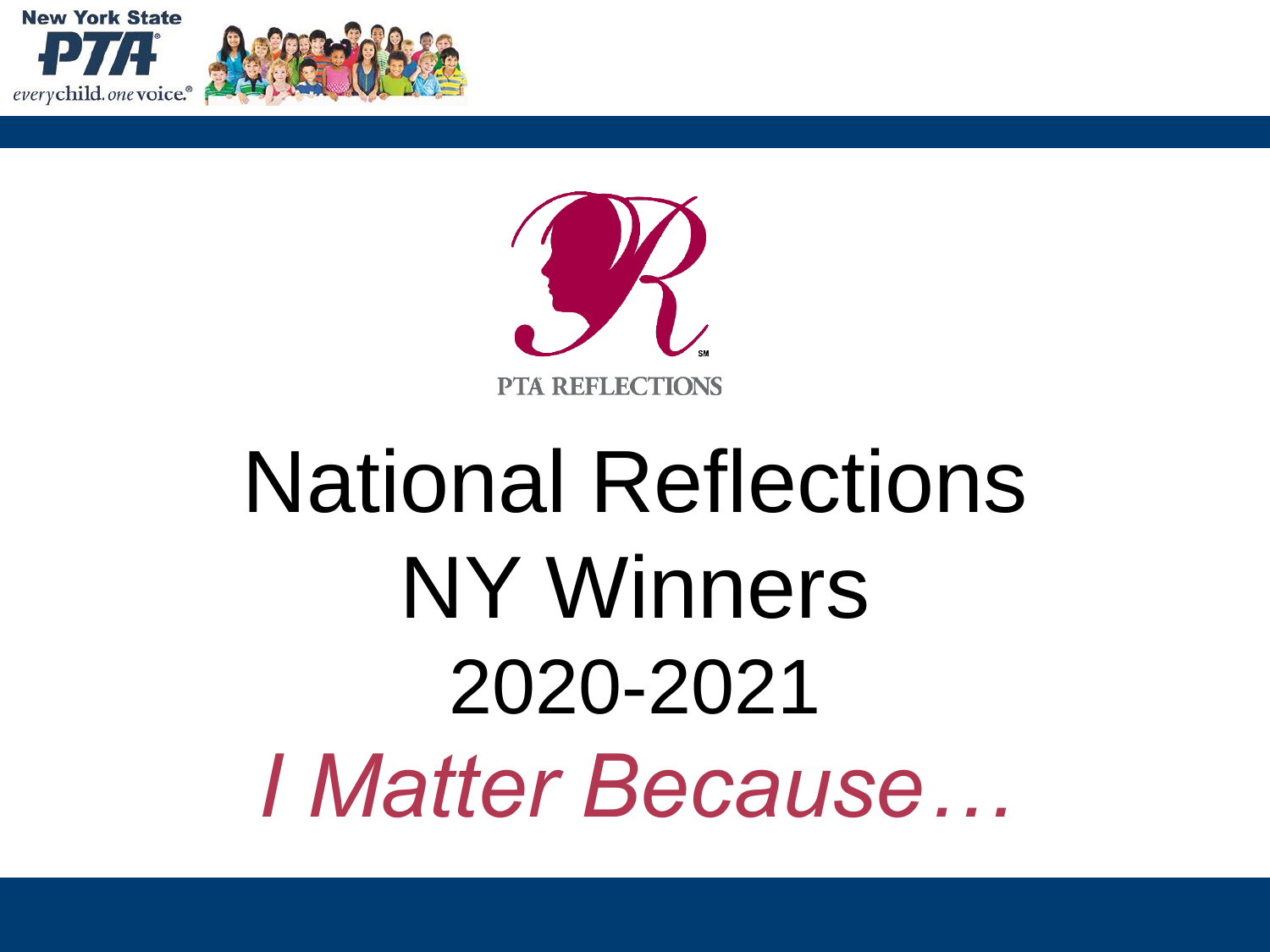

#### 2020-2021 National PTA Reflections Award Winners

#### "I Matter Because..."



#### **National PTA Award of Excellence**

| <b>CATEGORY</b>           | <b>DIVISION</b>    | <b>NAME - PTA NAME; REGION</b>                                     |
|---------------------------|--------------------|--------------------------------------------------------------------|
| <b>Dance Choreography</b> | Primary            | <b>Charlotte Ozner</b> – Bayview PTA; Suffolk Region               |
| Dance Choreography        | <b>High School</b> | Alina Mirman - Commack Council of PTAs; Suffolk Region             |
| <b>Film Production</b>    | Primary            | Quinlan Brennan - Ocean Ave PTA; Suffolk Region                    |
| <b>Film Production</b>    | Middle School      | Lawrence Hon - Harry B. Thompson Middle School PTSA; Nassau Region |
| <b>Film Production</b>    | <b>High School</b> | Sarah Renz - Briarcliff PTA; Westchester-East Putnam Region        |

#### **National PTA Award of Merit**

| <b>CATEGORY</b>           | <b>DIVISION</b> | <b>NAME – PTA NAME; REGION</b>                                       |
|---------------------------|-----------------|----------------------------------------------------------------------|
| <b>Dance Choreography</b> | Middle          | <b>Charlotte McCormack - Heim Middle School PTSA: Western Region</b> |
| <b>Music Composition</b>  | Primary         | <b>Maria Topis</b> – Florence A. Smith School PTA; Nassau Region     |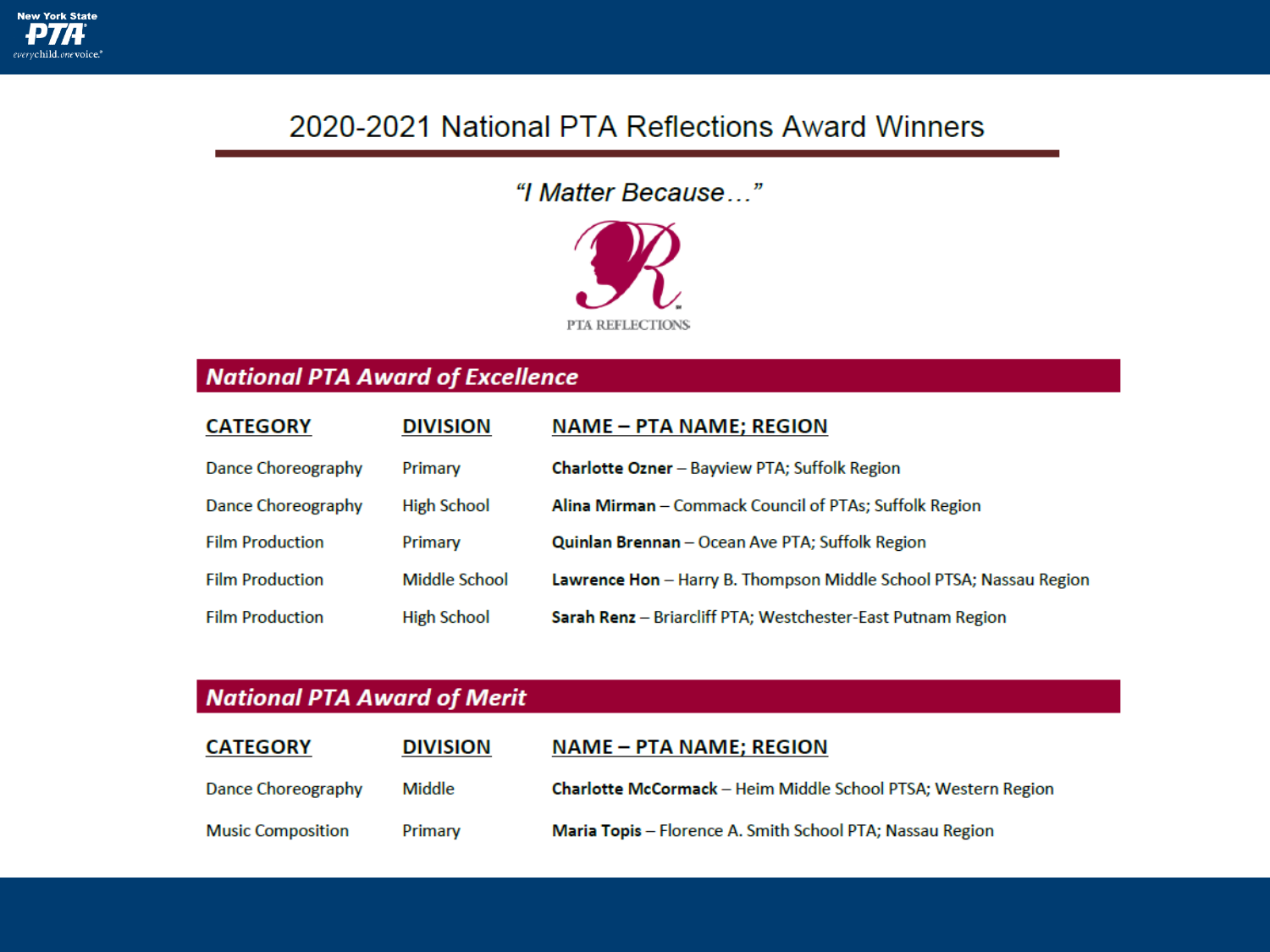





## Award of Excellence

## Dance Choreography

Primary Division Bayview PTA, Suffolk Region

### Title of Work: *Ooo Child - I Matter Because*

Artist Statement: I matter because I try to make my family and friends feel better when they are sad. A lot of people are scared right now because so many are sick from the virus. I made a lyrical dance to the song Ooh child by MILCK. It talks about how things will get easier. I hope it makes people feel better.

[https://drive.google.com/file/d/1e3mxYY\\_K3otUpWU-52uo4ig6bpp662KG/view?usp=sharing](https://drive.google.com/file/d/1e3mxYY_K3otUpWU-52uo4ig6bpp662KG/view?usp=sharing)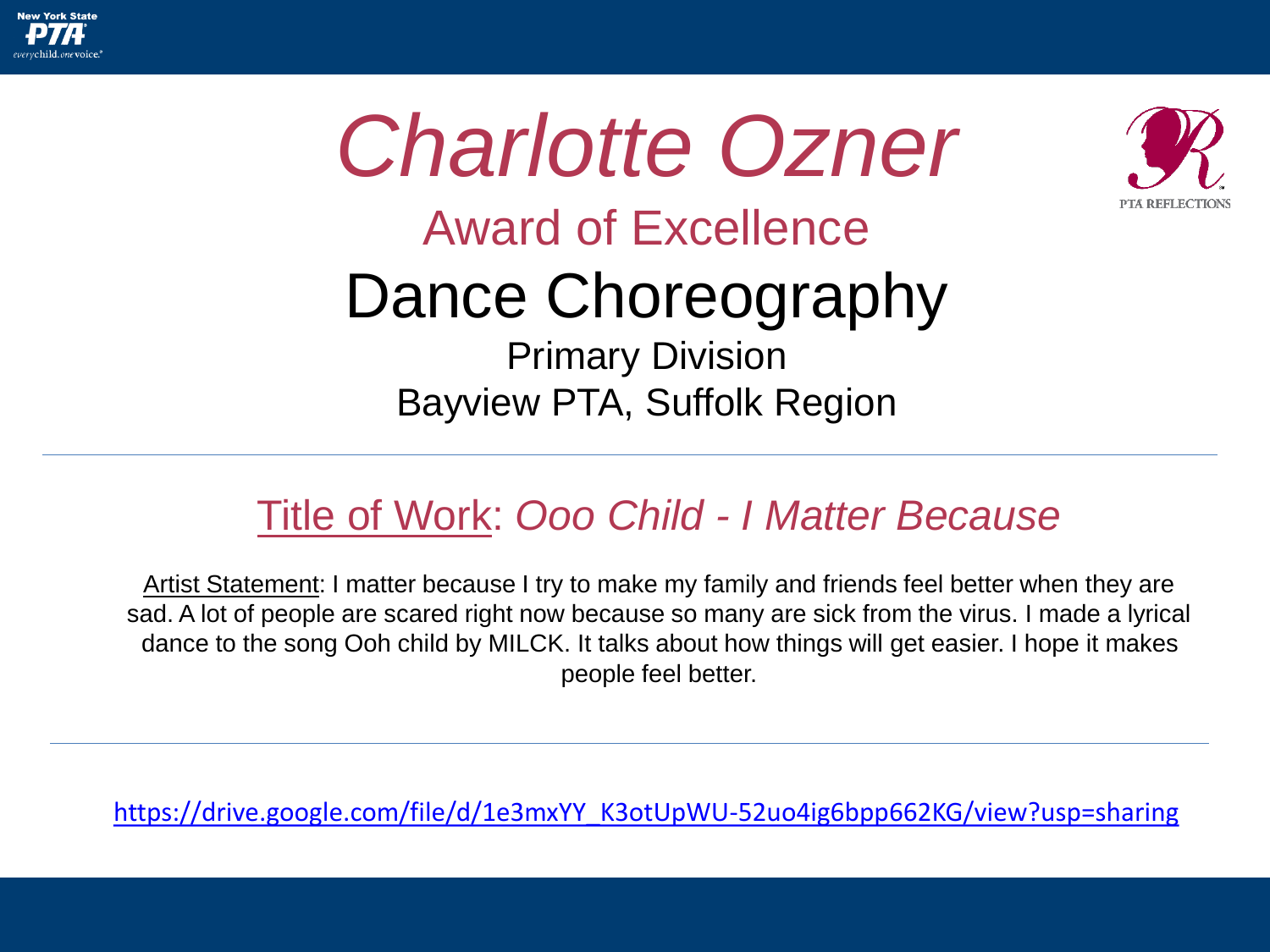





Artist Statement: This piece depicts the evolution of child to adult, fear to bravery, insecurity to confidence. I matter because I am on this earth, living and breathing like everyone else. I was put here for a reason, good or bad, to grow and change and have an impact on the world.

[https://drive.google.com/file/d/11XS7zn1DgOj3G\\_FMAj0459gfkirRGpX5/view?usp=sharing](https://drive.google.com/file/d/11XS7zn1DgOj3G_FMAj0459gfkirRGpX5/view?usp=sharing)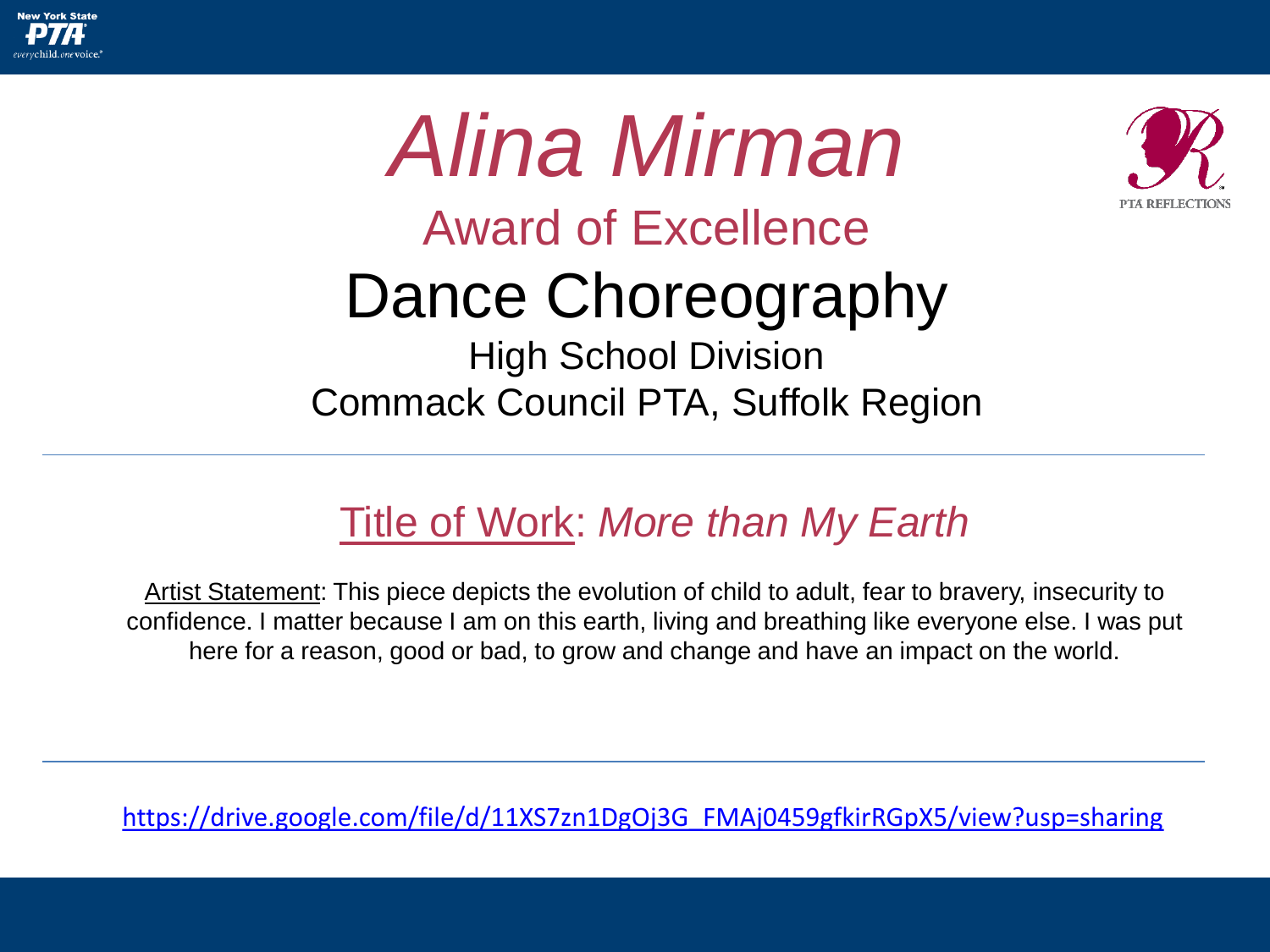



### Title of Work: *Quinlan's Fireside Chat*

Artist Statement: This video is an educational, fireside chat about historical people that I believe are special. It is about our history, which explains why we matter. I think if we learn about our past we can help people today and make the world a better place. You can find a hero that you like and that can be someone you look up to, like Jane Goodall. I like her because she helps our animals.

<https://drive.google.com/file/d/1LR4BWM3bp2TFuVgAbbN3V0TII2dfRHHU/view?usp=sharing>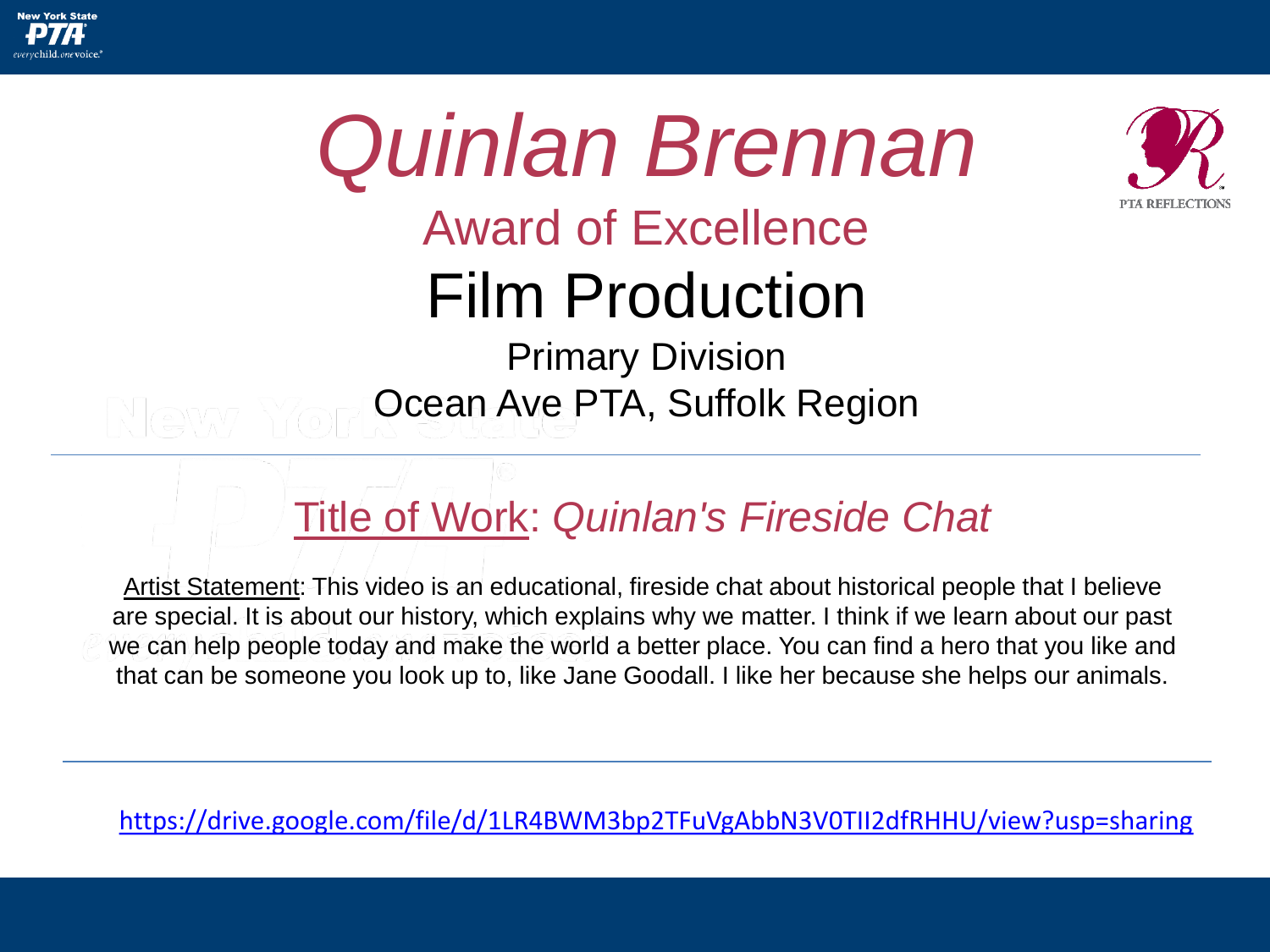

## *Lawrence Hon* Award of Excellence Film Production Middle School Division Henry B. Thompson MS PTSA, Nassau Region

### Title of Work: *Nature Matters*

Artist Statement: When I asked myself - why do I matter? The question leads me into thinking what I care for the most to me, the natural world that we are all living in is absolutely important. Therefore, I am better because I have a role with nature: to protect and preserve it. During the stay at home order and the summer, I began to self learn how to make 3D animations. From creating digital models to setting up moveable characters and layering out a 3D environment, I used 300 hours to produce my film. In my project, I portrayed various things in our environment to explain why we're all interlocked with each other. With the ability to take care of nature, each one of us matters to the world!

<https://drive.google.com/file/d/1d24fmTEyAgDS1x7vcAkPG-l20EHGLAMN/view?usp=sharing>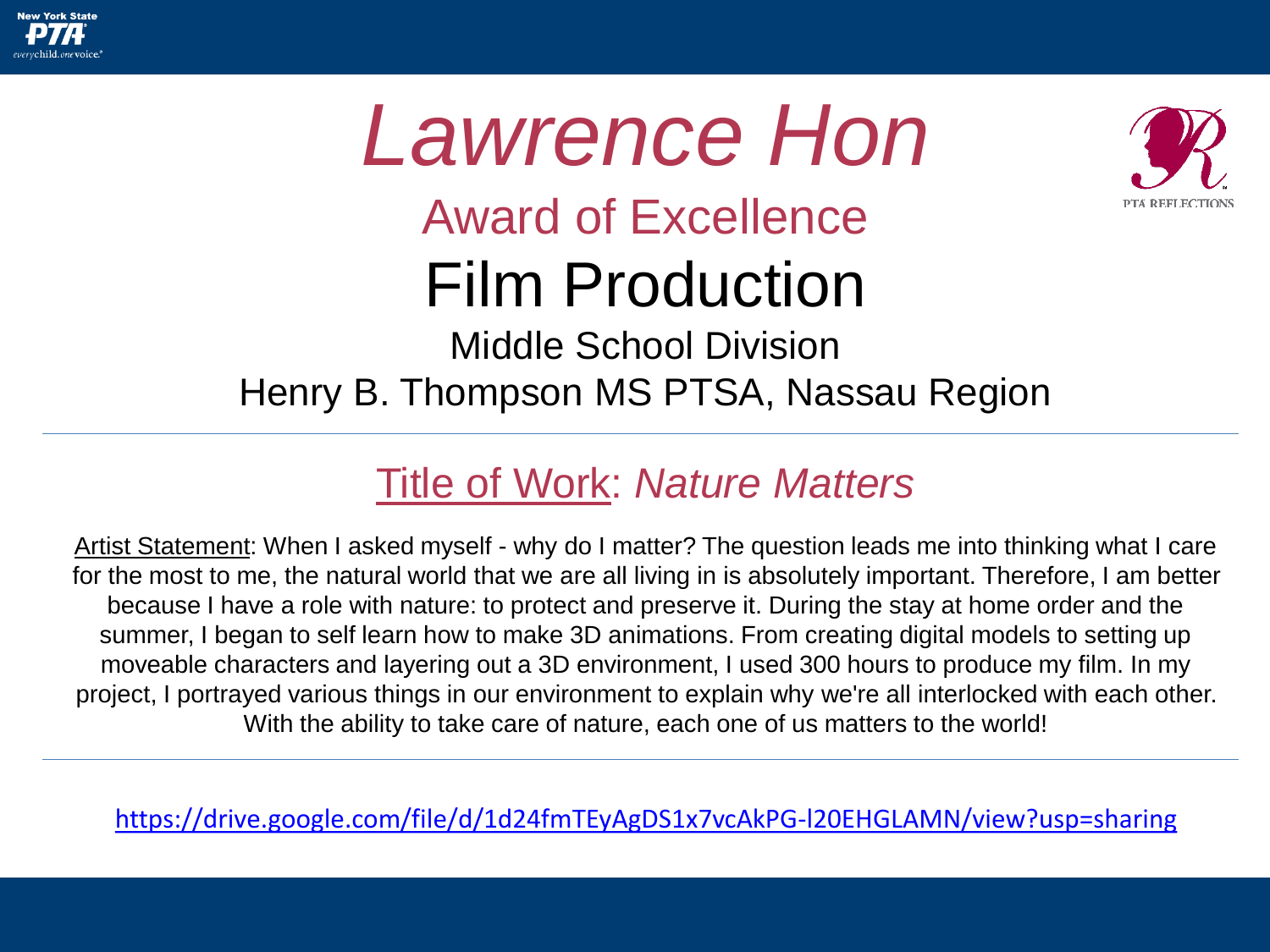

## *Sarah Renz* Award of Excellence Film Production High School Division Briarcliff PTA, Westchester-East Putnam Region

### Title of Work: *I Matter Because Animatic*

Artist Statement: I created an animatic, which is a neatly drawn storyboard. I did this by drawing multiple frames on a digital art tablet and editing them all together. I created four characters who all have different struggles they are facing, struggles which make them feel alone and feel like they don't matter. However, they are later comforted by the people who care about them. My project shows that everyone is dealing with something in their lives, and although their struggles can make them feel alone, they will always matter to someone who loves and cares about them.

[https://drive.google.com/file/d/11TLD\\_XalD8TId2rNtp3UId9kHoQor924/view?usp=sharing](https://drive.google.com/file/d/11TLD_XalD8TId2rNtp3UId9kHoQor924/view?usp=sharing)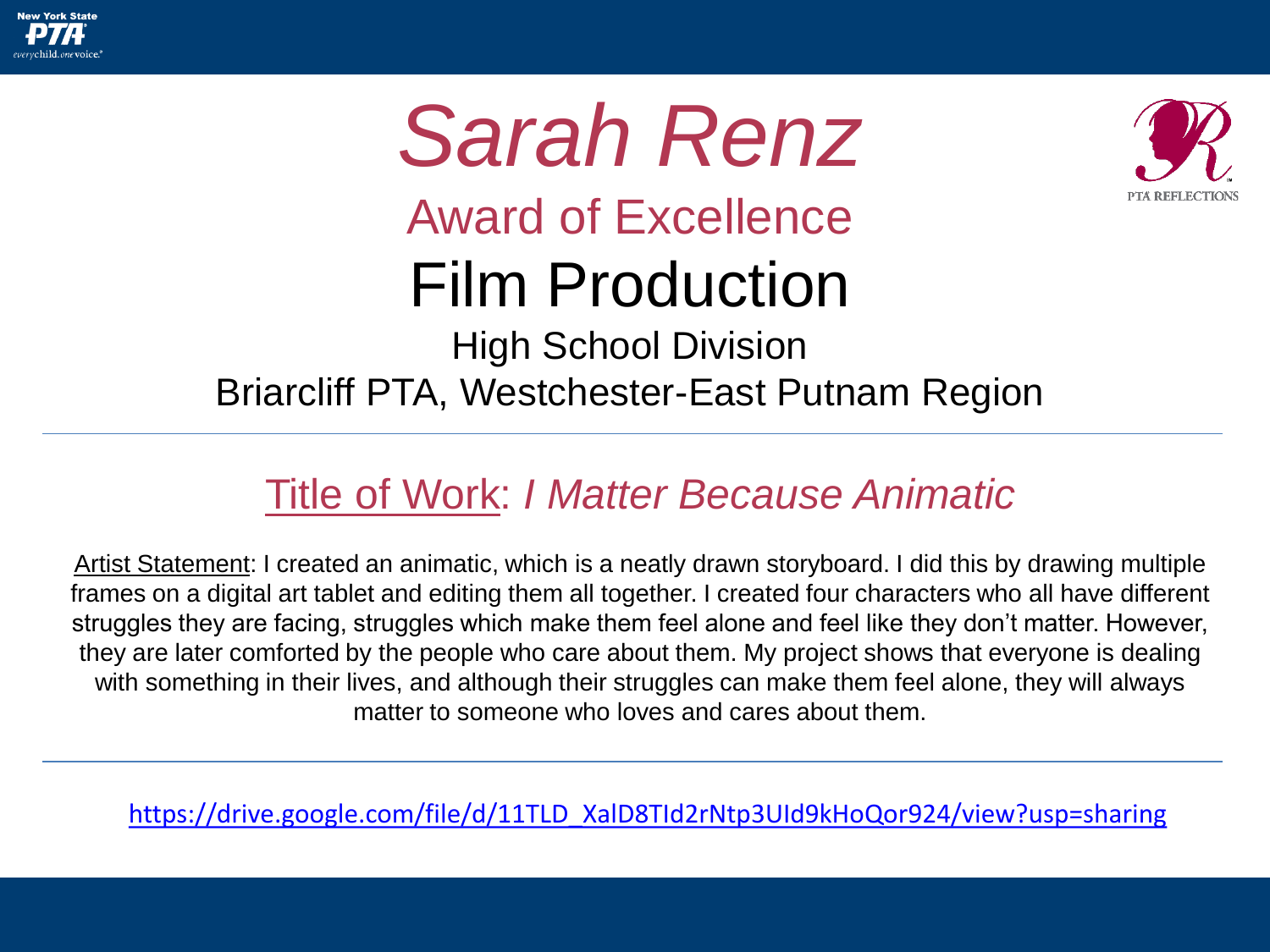





## Award of Merit

## Dance Choreography

Middle School Division Heim Middle School PTSA, Western Region

### Title of Work: *Don't Leave*

Artist Statement: My work relates to the theme of "I Matter" because when I dance I believe that I can speak and have my voice heard through my movement. Dance allows me to be who I am on stage and express emotions that are sometimes hard to explain. It allows people to be and feel connected even when we are not in the same room. Through quarantine I was able to stay connected with the dance community even while dancing online because of the emotions that are put into dance. Not one person dances the same even if it is the same routine. We can be ourselves and feel connected through the movement. I do believe that I matter! The way dance makes me feel and the way I hopefully make people feel when they watch me dance matters! I, as a female dancer, matter!

<https://drive.google.com/file/d/1PPRmkKR-Juaj8cWKc3pwQtt0DTyz7Cyc/view?usp=sharing>